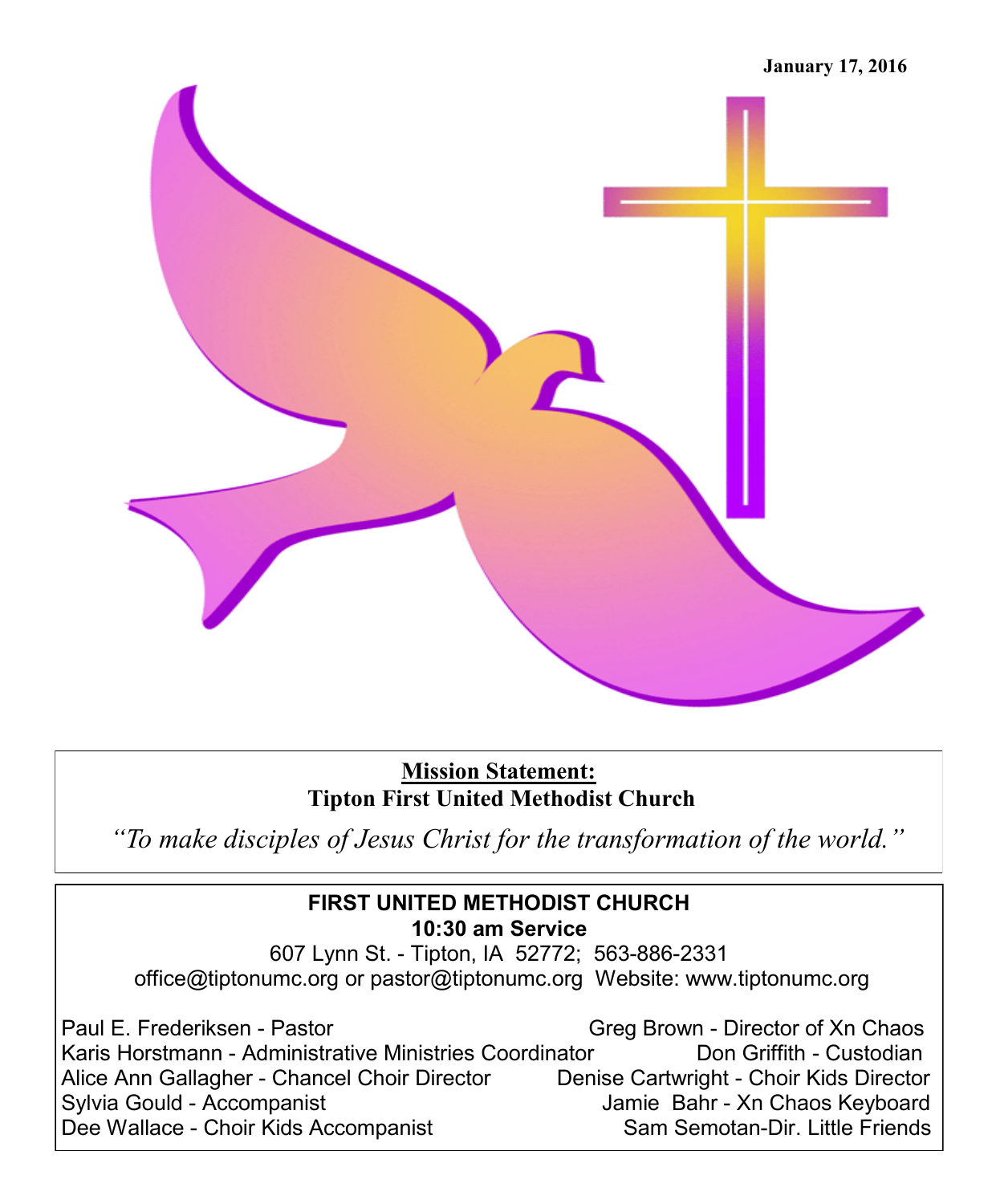*Welcome visitors – Whether you're related to a 'regular,' or if you're here by a mysterious, guiding hand, we're glad you're here. If you've not been here before, relax. We aren't going to ask you to stand up and introduce yourself or anything like that. If you're new to First, we do have print materials on the table at the back of the main level of the worship center… help yourself or just ask someone!*

*If children are with you, that's wonderful. Jesus loves children and so do we. You might sit near the front so the children can see and hear everything. There are children's activity bags on the coat tree at the back of the sanctuary; and children's bulletins are on the table. We do offer a staffed nursery for pre-school children during worship if you'd prefer to use it for part or all of the service. The easiest way to get there is go have an usher provide an escort.* 

*Ask an usher about using a hearing assist device; or for a large print Hymnal.* 

*In each program is a half-sheet insert. Please fill it out and use it for an "offering" at that time of the service! Beverage and light refreshments are offered in the dining room in the lower level of the building at the conclusion of worship. Everyone is welcome!!*

| <b>PRELUDE</b><br>Lighting of the Candles                                                    | Ringing of the Bell                                                                                                                                                                                                                                                                                                                                                                                                                        | Sylvia Gould                              |
|----------------------------------------------------------------------------------------------|--------------------------------------------------------------------------------------------------------------------------------------------------------------------------------------------------------------------------------------------------------------------------------------------------------------------------------------------------------------------------------------------------------------------------------------------|-------------------------------------------|
| * PRAISE                                                                                     | "Good Christian Friends, Rejoice'                                                                                                                                                                                                                                                                                                                                                                                                          | (vss. 2 & 3) No. 224                      |
|                                                                                              | * AFFIRMATION OF FAITH – of the United Church of Canada                                                                                                                                                                                                                                                                                                                                                                                    | No. 883                                   |
| Call to Prayer<br>Prayers of the People<br>power and the glory forever. Amen.                | JOYS AND CONCERNS and the Power of Persistent Intercession!<br>"Emmanuel"<br>"The Lord's Prayer"<br>Our Father who art in heaven, hallowed be thy name, thy kingdom come,<br>thy will be done on earth as it is in heaven. Give us this day our daily<br>bread; and forgive us our trespasses as we forgive those who trespass against us. And<br>lead us not into temptation, but deliver us from evil, for thine is the kingdom, and the | No. 204                                   |
| <b>LEARNING from Early Christians</b><br><b>CHILDREN'S LESSON</b><br>flooding and tornados.) | (Pocket change collected in the copper kettles this week is designated for U. M. Commit-<br>tee On Relief's Disaster Response in the U.S. You will be assisting those with recent                                                                                                                                                                                                                                                          | Colossians 1:15-18<br><b>Berrie Glick</b> |
| <b>ACT OF PRAISE</b>                                                                         | "Sing! Shout! Alleluia!"                                                                                                                                                                                                                                                                                                                                                                                                                   | <b>Chancel Choir</b>                      |
| * EARLY INSTRUCTION<br>L: This is the Word of our Lord.                                      | Luke 17:1-9                                                                                                                                                                                                                                                                                                                                                                                                                                | All: Thanks be to God.                    |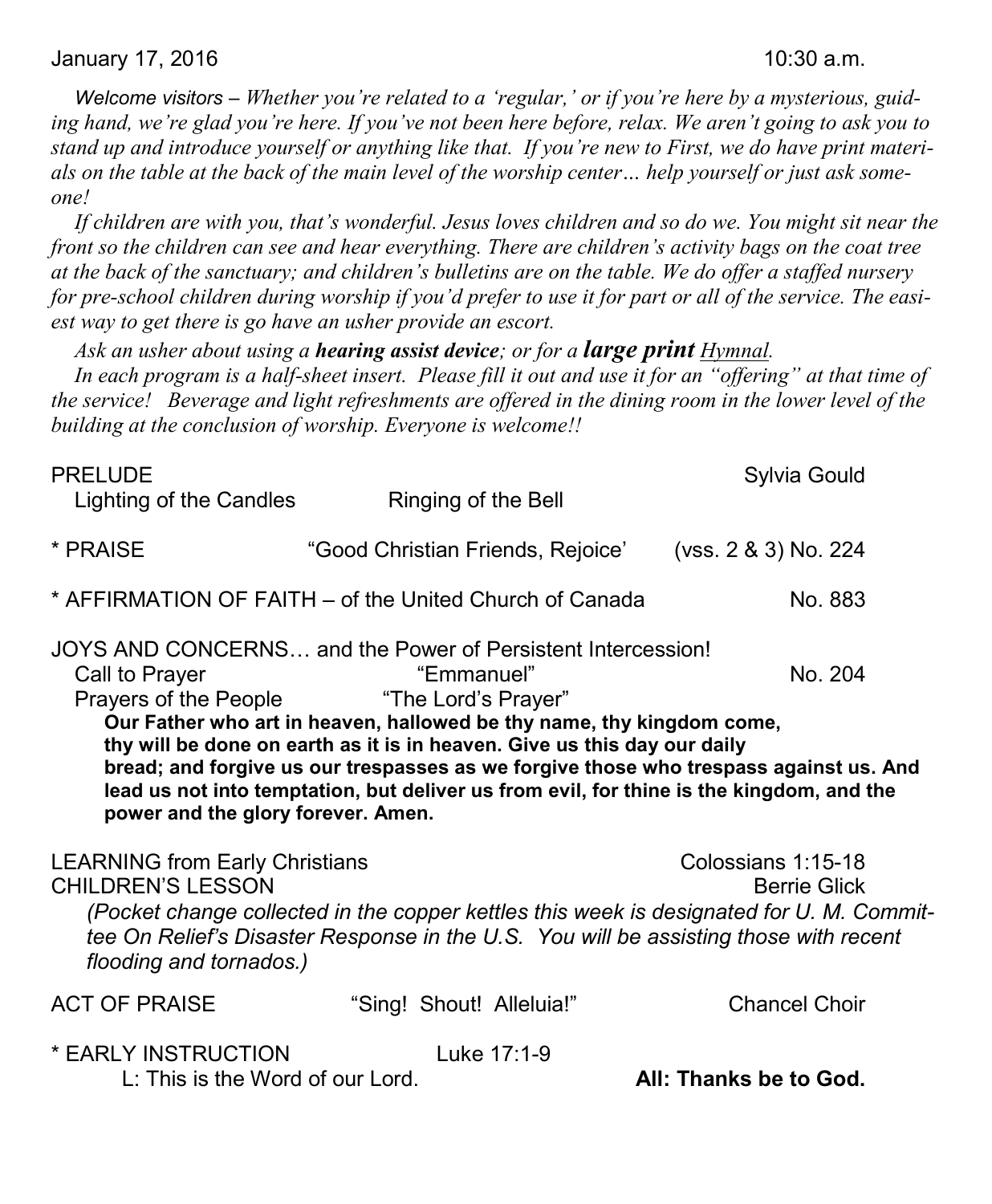MESSAGE "Want to Get in Hot Water? Here's a Plan!"

## GIVING TITHES and OFFERINGS

 THE OFFERTORY "As A Fire Is Meant for Burning" Chancel Choir *(The ushers will bring the offering forward during the prayer.)*

## \* A PRAYER (unison)

**O Lord our God, how precious is each person you created! We could never give an accounting of the true worth of a human being. Form us and use us to be people who restore relationships. Form us and use us and our offerings to fulfill the mission of your church; in the name of Christ our Light. Amen.**

## \* SENDING FORTH

L: From the farthest corners of heaven to this very place,

**P: from the holiness of God's heart to the reality of mine,**

L: God's intention is to give you abundant life.

And yes, it may get you in trouble with the earthly powers!

**P: God, give me courage to be faithful! Amen.**

\* MARCHING SONG "We Have Come at Christ's Own Bidding" No. 2103

ANNOUNCEMENTS: How We'll Each Put Hands & Feet To The Gospel This Week *Always use a microphone so everyone may be included. Thank you.*

## POSTLUDE

କ କ କ କ କ କ କ କ କ କ କ କ କ କ କ କ

The copper kettle offering this week has been designated for UMCOR's Disaster Response in the U.S. We will be assisting those with recent flooding and tornados.